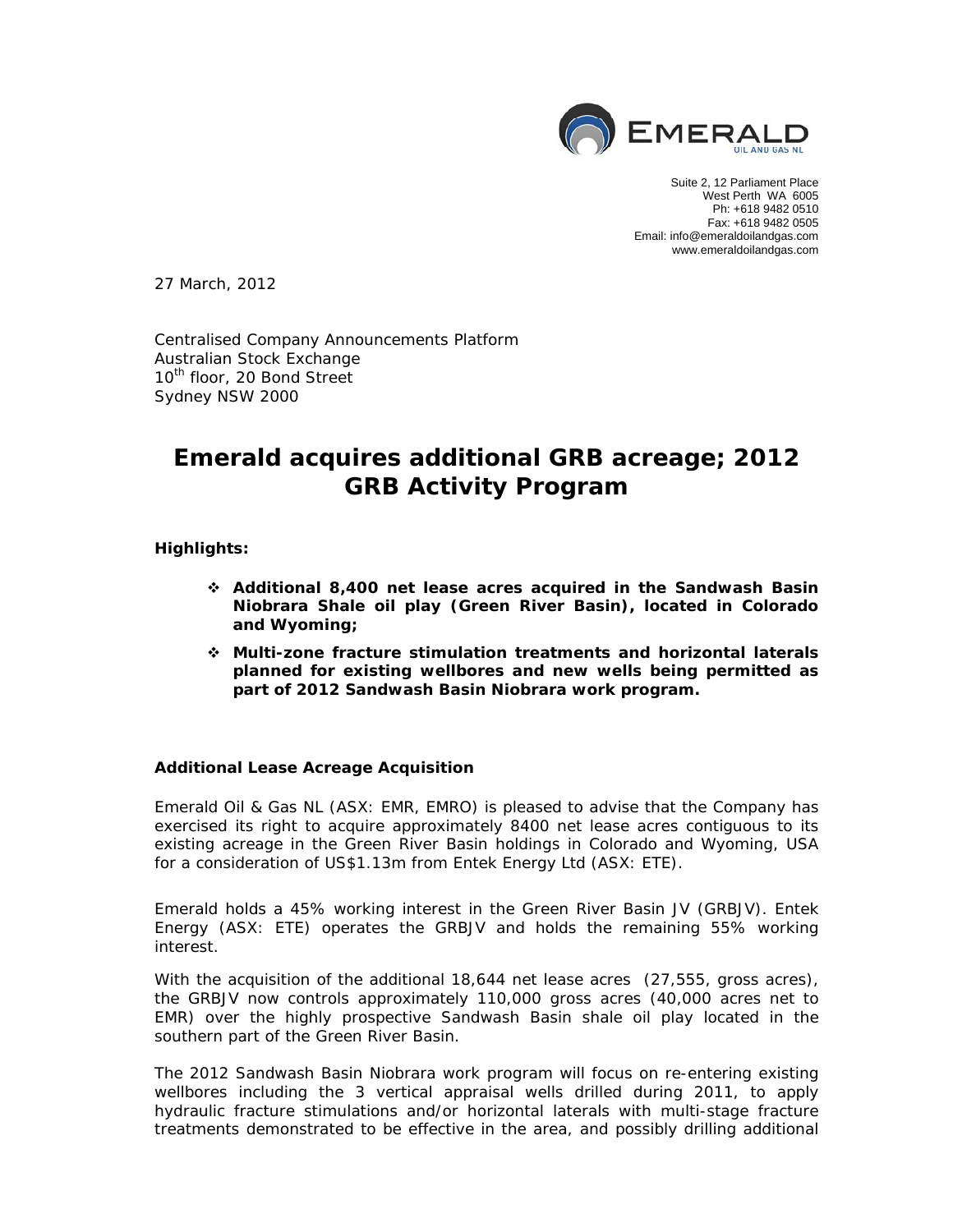vertical and/or horizontal wells to step out to appraise areas away from current well control.



# **Additional GRB Acreage Acquired**

On 6 March, 2012, Entek announced it had completed the acquisition of an additional 27,555 gross lease acres (18,644 net acres) adjacent to the GRBJV's current lease holding for a consideration of US\$2.5m. The newly acquired leases are a mixture of Federal, State and Fee leases with significant remaining lease terms or existing renewal options.

Under the terms of an Area of Mutual Agreement (AMI), Entek was obliged to offer Emerald a 45% interest in the acreage acquired for a proportional consideration of US\$1.13m. The Company has exercised its option and will now hold title to over 40,000 net lease acres. The GRBVJ now controls approximately 110,000 gross acres (91,000 net) over the Niobrara shale oil play located in the Sandwash Basin area, in the southern part of the Greater Green River Basin.

This new lease acquisition extends the GRBJV's lease holding along a major fault trend in a Northwesterly direction and now surrounds the Sierra Madre oil field. This field includes the SM 12-20 well, a vertical, unstimulated Niobrara oil well drilled in 1998, which initially produced 549 barrels of oil per day and has recovered over 370,000 barrels of oil to date.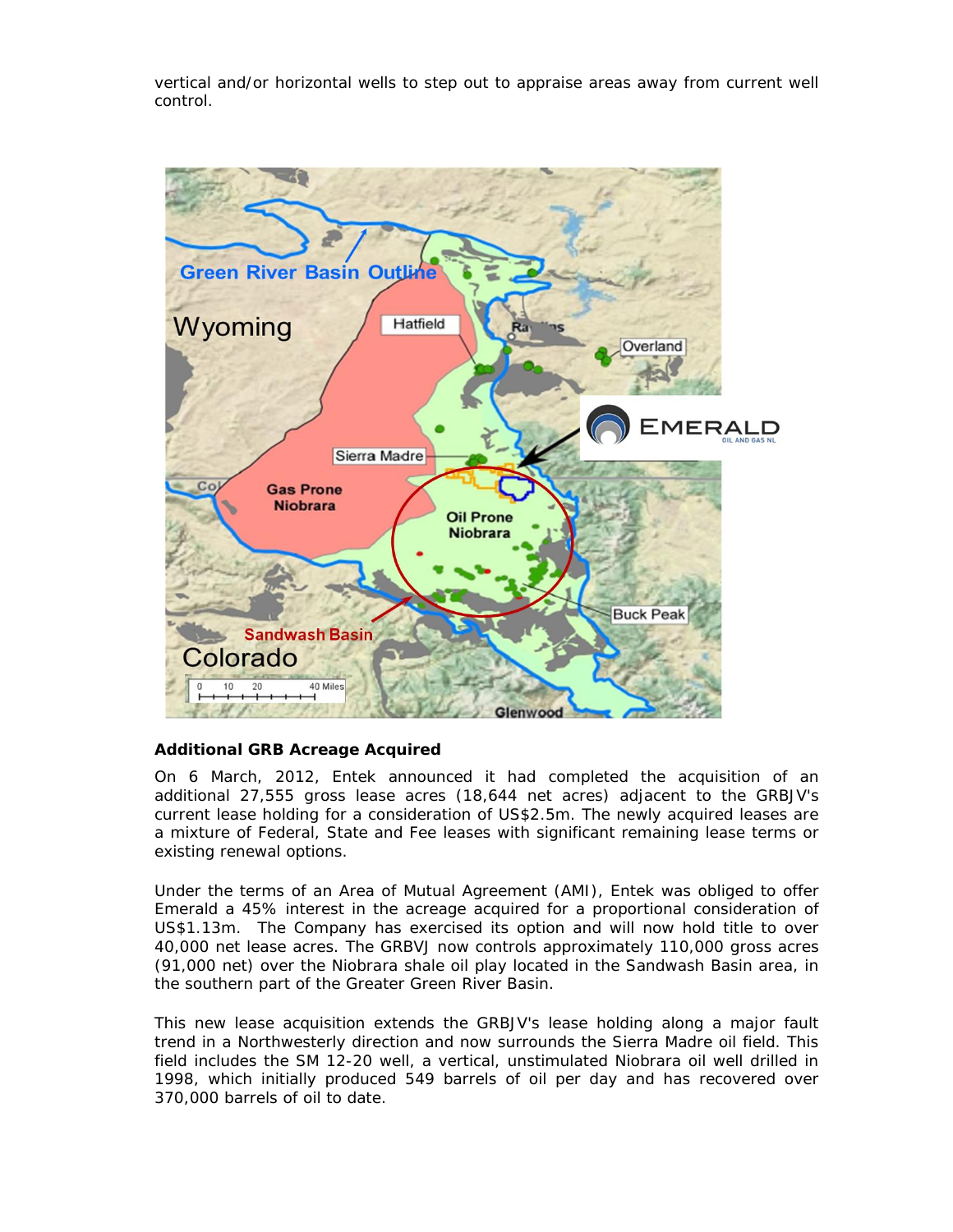

# **GRBJV 2012 Work Program**

In 2011, Emerald/Entek and other companies actively testing the Niobrara shale oil play in the Sandwash basin experimented with various drilling and completion techniques to "unlock" the emerging shale oil play. Several competitors in an area some 25 miles to the south of EMR's Niobrara shale oil acreage in the Sandwash Basin successfully applied particular well designs and fracture stimulation treatments in 2011, with both Quicksilver and Shell announcing significant Niobrara oil flow rates in both vertical wells and horizontal laterals. The 2012 GRBJV work program will focus on re-entering existing wells and applying drilling and completion techniques which have been demonstrated to be successful in wells offsetting GRBJV acreage to the South.

Quicksilver announced initial production of over 500 bopd and a 45 day average production rate of 235 barrels of oil equivalent (boepd) from a partially fracced horizontal well and a 45 day average rate of 120 boepd from the best of their six fracced vertical wells, all of which are producing oil. All the wells were fracced using oil or gelled Butane as frac fluids. Quicksilver recently announced they now are working on approximately 70 well permits and are planning a series of vertical and horizontal wells in 2012.

Shell also reports 80 to 100 bopd from 2 existing wells they re-entered during 2011 and production reports from 2 horizontal wells are expected soon.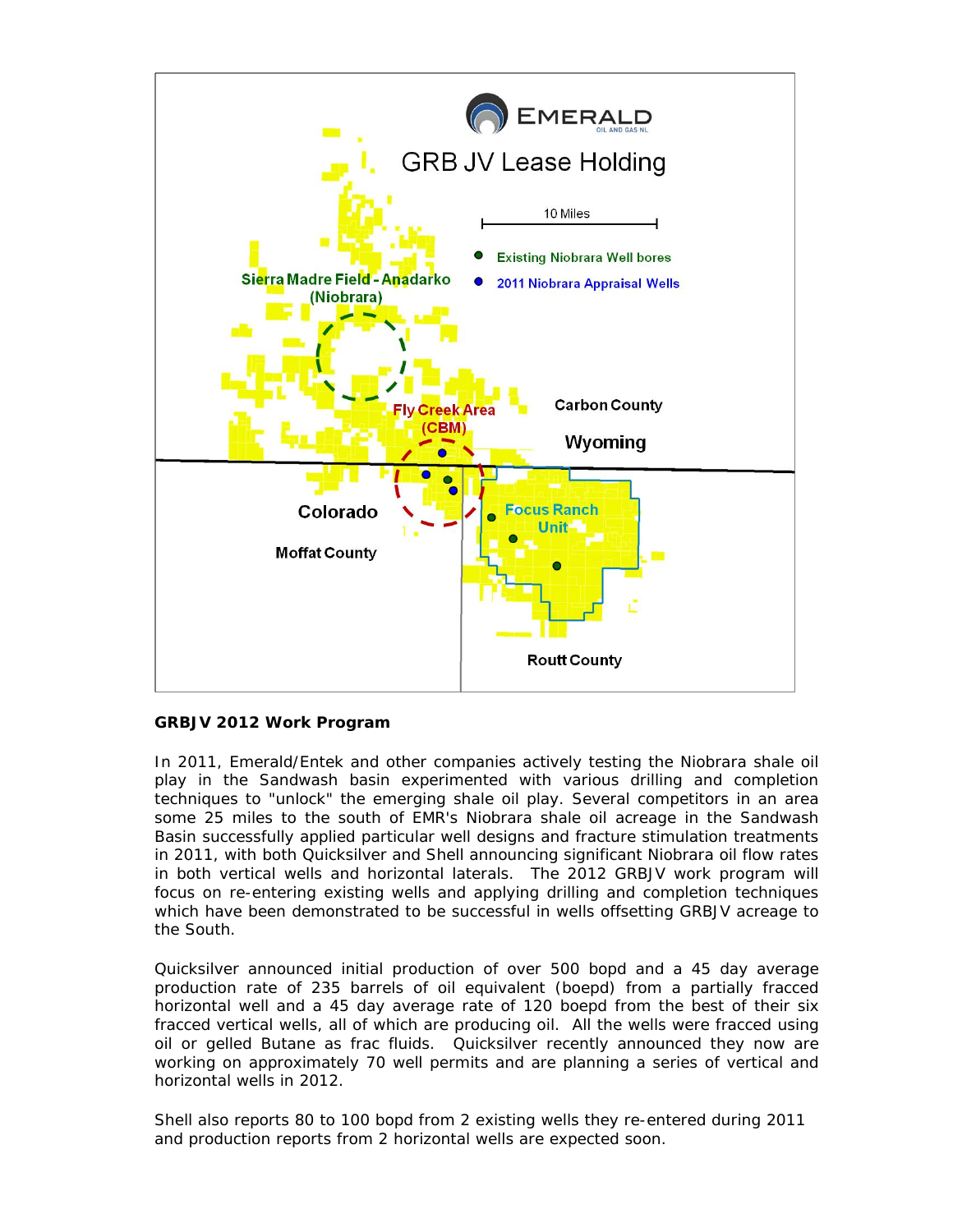Although Quicksilver and Shell have clearly demonstrated the potential of the Sandwash Basin Niobrara shale oil play, specific technical details of their frac treatments are confidential. Technical details are expected to become known to the industry over the coming months and the Company plans to apply similar fracture stimulations and horizontal drilling techniques to GRBJV wells during the 2012 operating season.

The Company has good reason to believe that similar results will be obtained when these techniques are applied to GRBJV wells, as key geological characteristics of the Niobrara shale appear to be very similar, with wells in the same "sweet spot" depth range.



(Red Niobrara Contours showing 5000ft to 7500 ft Depth range)

The 2011 appraisal drilling program yielded a large amount of valuable technical information which, along with competitor well results, is being used by EMR and ETE to plan the 2012 GRBJV Work Program.

The three wells drilled in the GRBJV 2011 appraisal drilling program intersected multiple, intensely fractured zones above, below and within four prospective oil pay zones or "benches" in the Niobrara shale. The entire Niobrara shale section and large shale sections above and below the Niobrara are charged with high quality, 40°API, light oil, with a Gas Oil Ratio (GOR) of between 1000 and 2000 Scf/bbl. These wells are effectively unstimulated and are available for completion and stimulation in all zones. In addition, 3 other existing wellbores are also available for completion and stimulation, subject to access restrictions.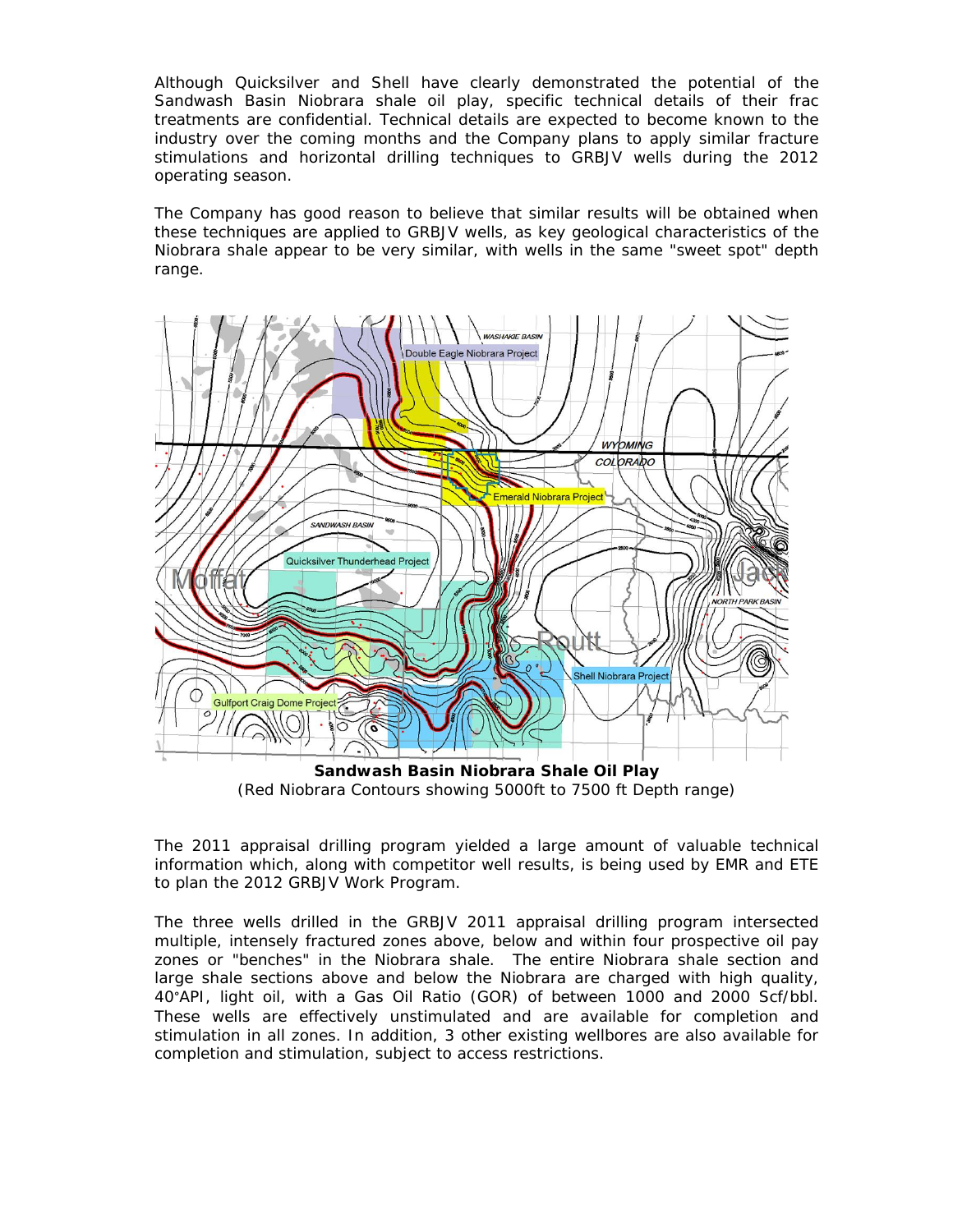Key objectives of the 2012 GRB work program will be to establish commercial oil production from GRBJV wells and to gain further experience with various well completion techniques before planning a development well program for 2013<sup>+</sup>.

The 2012 program will focus on re-entering existing wells on Emerald's acreage and applying drilling and completion techniques proven to be effective in successful competitor wells to the South. The 2011 appraisal wells were deliberately designed with 7 inch casing to allow flexibility for potential future side tracking and completion operations, including potentially drilling horizontal laterals from these wellbores.

Using existing wellbores leverages both previous capital investment in existing wells and the location of the 2011 appraisal wells close to existing CBM production infrastructure. In particular, the 19 mile gas pipeline which connects to a sales point in Baggs, Wyoming, which will allow gas associated with Niobrara oil production to be conserved and sold, thereby avoiding gas venting/flaring constraints which would otherwise severely constrain oil production rates from Emerald wells. Associated gas is expected to command premium price due to its high heating value.

A number of vertical and/or horizontal wells are also being permitted in the area to the Northwest of existing GRBJV wells, toward the Sierra Madre field, to facilitate early appraisal of that area for future field development planning. Ultimately the actual work program in 2012 and into 2013 will be guided by early well results and any significant new information which may become available from competitor well activities.

At this stage it is unclear whether the field will be most optimally developed using vertical wells with multiple fracs in several of the Niobrara benches or to selectively target certain Niobrara benches with horizontal laterals with multi-stage fracs.

As existing well bores are located on Federal land, 2012 well operations are not expected to commence until July, due to wildlife stipulations.

**Emerald Oil & Gas NL** Tel: +618 9482 0510

**MIKE KRZUS** 

**Managing Director** 

*mkrzus@emeraldoilandgas.com* 

#### **About Emerald Oil & Gas NL**

Emerald Oil & Gas NL (ASX: EMR, EMRO) was listed on the ASX in June 2006. Emerald Oil & Gas NL is a petroleum exploration and production company based in Perth, Australia. The Company holds interests in exploration and production operations in the USA (North Dakota, Colorado, Wyoming, Kentucky and Texas) and offshore Western Australia. Emerald's main focus is to develop a substantial position as an active, operating company in the Williston Basin Bakken and Three Forks shale oil play located in North Dakota and Montana and to develop its large non-operated acreage holding in the Sandwash Basin Niobrara Shale Oil play located in the Green River Basin area of NW Colorado and SW Wyoming. Emerald plans to build its 100% owned US subsidiary into an active, operating US oil company focused on unconventional resource plays in the Rocky Mountain region.